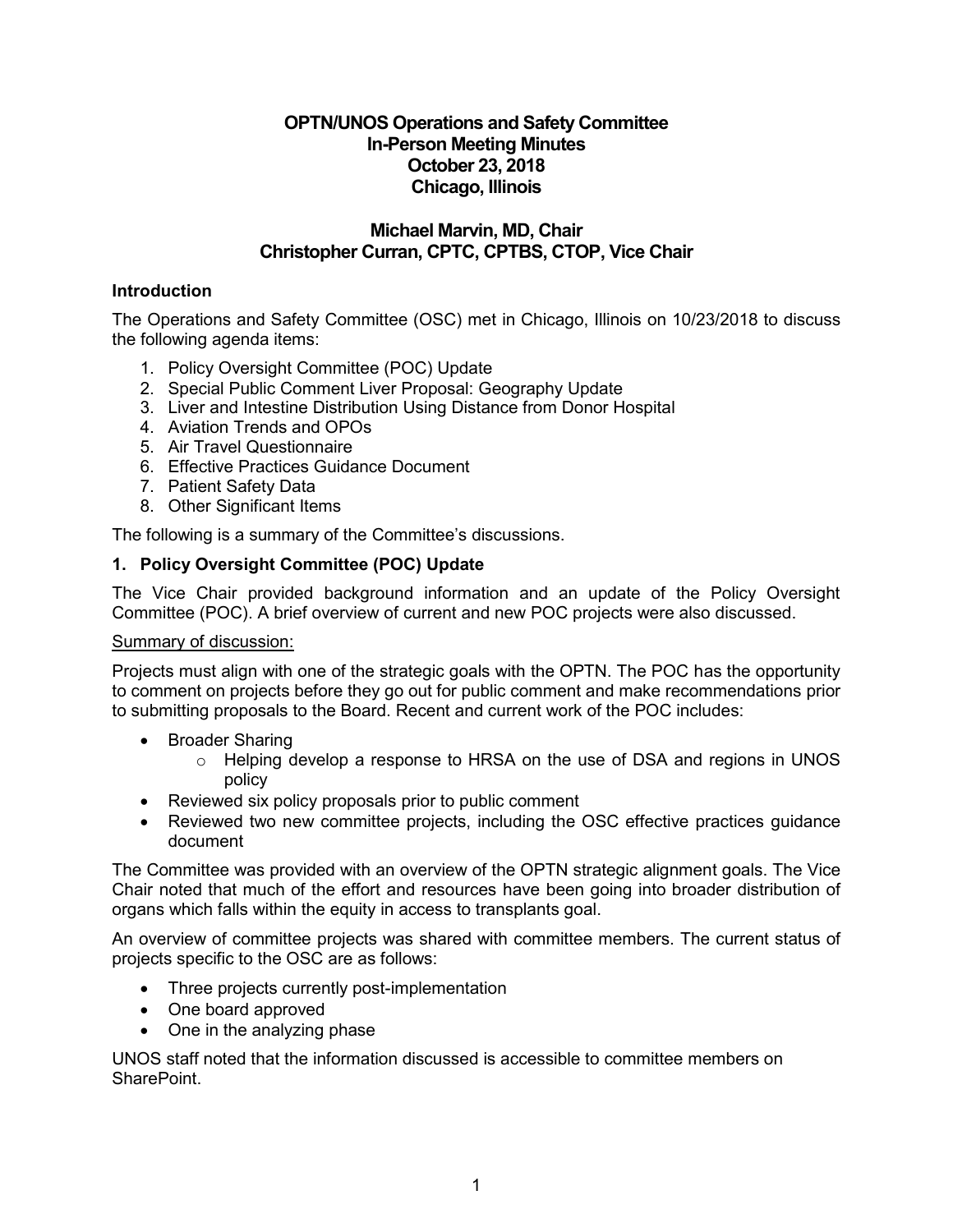# **2. Special Public Comment Liver Proposal: Geography Update**

UNOS staff provided an update on the Geography proposal. UNOS staff noted that the Ad Hoc Geography Committee was meeting later in the day and an update would be coming out by the end of the day.

### Summary of discussion:

As of September 25, 2018, most of the regional meetings have been completed. There are three frameworks being proposed for all organ allocation policies moving forward. The three models being proposed are continuous distribution, fixed distance, mathematically optimized boundaries.

At this point, the continuous distribution is the model that has had the most support. The state based model was brought up by Region 3 and would be discussed by the Ad Hoc Geography Committee. The themes that have come out of public comment were discussed as follows:

- Continuous distribution:
	- o Will eliminate boundaries or "cliffs"
	- o Most flexible
		- Based on multiple variables that would be adjusted (vs. fixed shape)
		- Has potential to prioritize pediatrics and/or sensitized patients
	- o Most difficult to explain
		- **Would be continuously changing**
- Fixed distance:
	- o Population density has to be considered
		- Concerns about lines being drawn out over bodies of water
	- o Size of the concentric circles (what they should be)
		- Should be similar or larger than current allocation policy (not smaller)

UNOS staff noted that the fixed distance model will be the short term fix for the organ-specific committees in order to eliminate DSA and regions from all allocation policies. The OPTN has committed to a timeline of December 2018 for liver and June 2019 for the other organ systems.

- Mathematically optimized boundaries
	- o Middle ground between fixed distance and continuous distribution
	- o Boundaries would change based on various factors

The Ad Hoc Geography Committee will vote on one of the three frameworks to be presented to the board for consideration.

### **3. Liver and Intestine Distribution Using Distance from Donor Hospital**

UNOS staff provided an update on this proposal that is currently out for public comment. The Liver and Intestinal Organ Transplantation Committee ("Liver Committee") is requesting feedback on the broader two circles (B2C) allocation model and the acuity circles model. The Liver Committee's preferred MELD threshold is 32 but is requesting feedback on a MELD threshold of 29. The data (as of 10/22) of public comment participation was shared with committee members:

- 240 comments, mostly transplant hospitals
	- o 93 from Texas
	- o 19 each from New York and California

UNOS staff highlighted the common themes as it pertained to circle sizes. Comments were raised regarding concerns about 250 miles of a hospital including circles that contain a body of water or Canada and there were comments that proposed a more population based approach. There were comments about the two different models; some comments leaned more towards the acuity circle model with an emphasis on the lower mortality rate and less potential variability. UNOS staff noted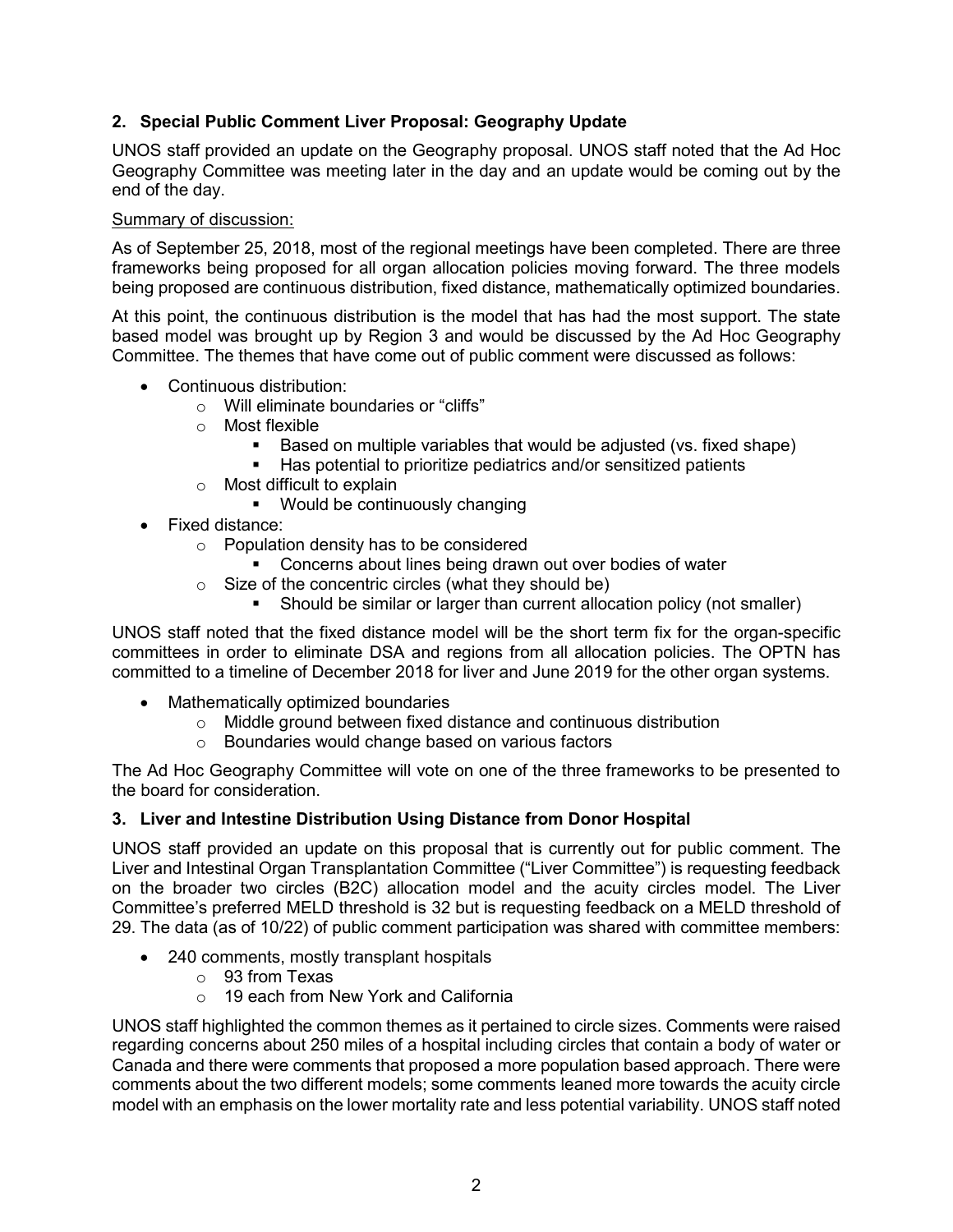that there were also comments voicing concern about the discard of organs. Finally, there is support for the changes in priority that benefit pediatric patients.

The Committee Chair commented on the OSC's work that could help address some of the concerns that are being raised during public comment. Once the information has been compiled, the OSC will share it with the Liver Committee. A Committee member inquired about any comments pertaining to the backup process once the re-allocation changes with liver. There have been a few comments in public comment concerned about the increased travel and whether livers will travel further on the initial allocation and then staying local to the new area on backup.

A Committee member commented on the importance of including the stress broader distribution will have on pilots, the transportation systems, and the additional costs. The Committee Chair commented that this information can be provided individually as well as a committee response. He noted that this information can be provided in the committee's guidance document as well as in the Committee's public comment response. Another Committee member posed the question of when payors would be included, as cost is a concern. The Committee Chair responded that payors would not be included in this proposal, but this point will be part of the guidance document. The focus for the committee is a discussion on how best to mitigate those costs.

The Committee was asked to vote on the following questions in regards to the Liver Committee proposal:

- What is your opinion of the fixed distance? Are they the right size?
	- $\circ$  The Committee unanimously voted in support of the fixed distance proposal and that the size is appropriate.
- Do you support expanding allocation of Blood Type O Deceased Donor Liver in Hawaii to apply to Puerto Rico as well?
	- o The committee unanimously voted in support of expanding allocation of Blood Type O Deceased Donor Liver to Puerto Rico.

#### Next steps:

- Public Comment ends on November 1, 2018.
- Liver Committee meets on November 2, 2018. They will be reviewing the final comments and deciding on what proposal to send to the Board of Directors.
- The Board meeting is on December 3-4, 2018.
- If a proposal is approved during the Board meeting, implementation would begin in the first quarter of 2019. It will start with the changes to the National Liver Review Board followed by the liver allocation changes.

#### **4. Aviation Trends and OPOs**

The Committee heard a presentation from an OPO Chief Operating Officer with expertise in aviation and medical transport.

#### Summary of discussion:

The Committee was provided with an overview of common definitions in aviation:

- Part 191
	- o General aviation
	- o Not for hire; no money exchanged
- $\bullet$  Part 135
	- o On demand air carrier; money is exchanged
	- o There are protections for safety and operations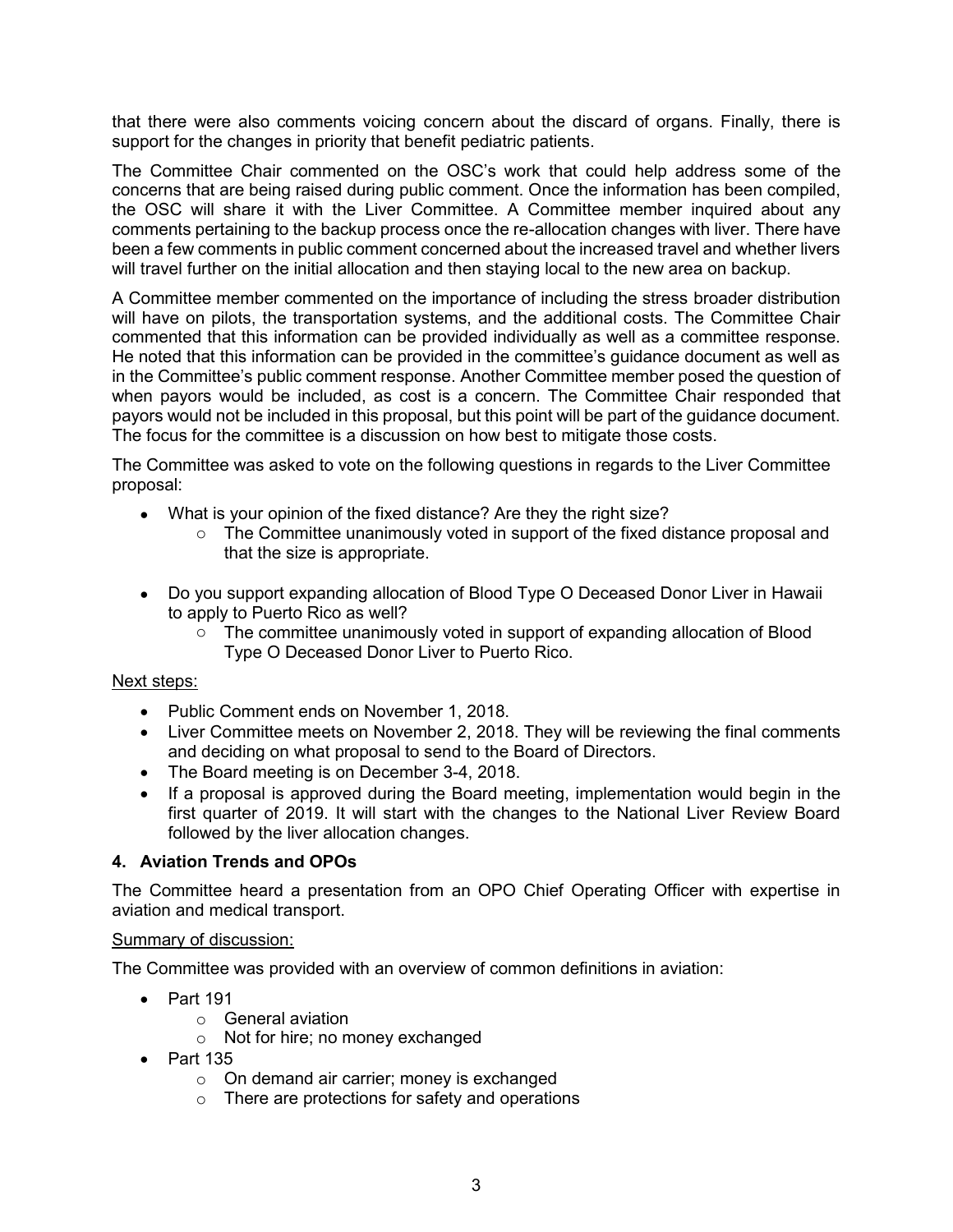- $\bullet$  Part 121
	- o Scheduled air carrier
- FARs
	- o Federal aviation regulations

The Committee was provided with an overview of the trends and projections in aviation:

- Air travel is currently up; airlines are hiring
- Pilot staffing
	- $\circ$  Pilots are retiring  $-42\%$  of active pilots will be retiring within the next 10 years
	- $\circ$  As transportation demand increases, there will be a shortage of pilots
		- Prices will go up due to this supply and demand
	- o Military is training fewer pilots than ever
		- **Budget has decreased their training hours (what would typically be 2500** hours of training is now to half or less that time)
	- $\circ$  After 9/11, training centers for civilian aviation were shut down. This huge gap where training did not occur has resulted in present shortage of pilots.
	- $\circ$  Charter companies are closing their doors due to pilot shortage
- Projected trends for the future:
	- o Number of flights going up
	- o Cost of flights going up
	- o Quality of aviation operations is going down

The Committee discussed the analysis of aviation costs from import and local OPO charges. One Committee member noted that imports are approximately 50-80% more expensive than local allocation.

The Committee was provided with the following aviation tips to consider:

- Transplant centers should be listed as additionally insured and have a COI on file for every aircraft
- Meaningful accreditation
- Training
	- $\circ$  Asking the operator questions associated with training and how pilots are being trained
	- $\circ$  The level of training is minimal; there is a differentiator between what is best practice and what is minimally required
- Federal Excise tax fees they can be significantly high (believed to be about  $6.25\%$ )
	- o Exempt for non profit
- Accident investigation built into aircraft and training; old aircrafts do not have advanced technologies /other advancements as newer aircrafts
- Maintenance have safety audits done every two years

A Committee member asked about the age of a pilot and the requirements of a pilot being fit for duty. It was discussed that pilots can fly up to age 95 for on demand operations; only a physical is required to be legal.

# Next steps:

The committee will review the information and data presented and will incorporate it in the guidance document.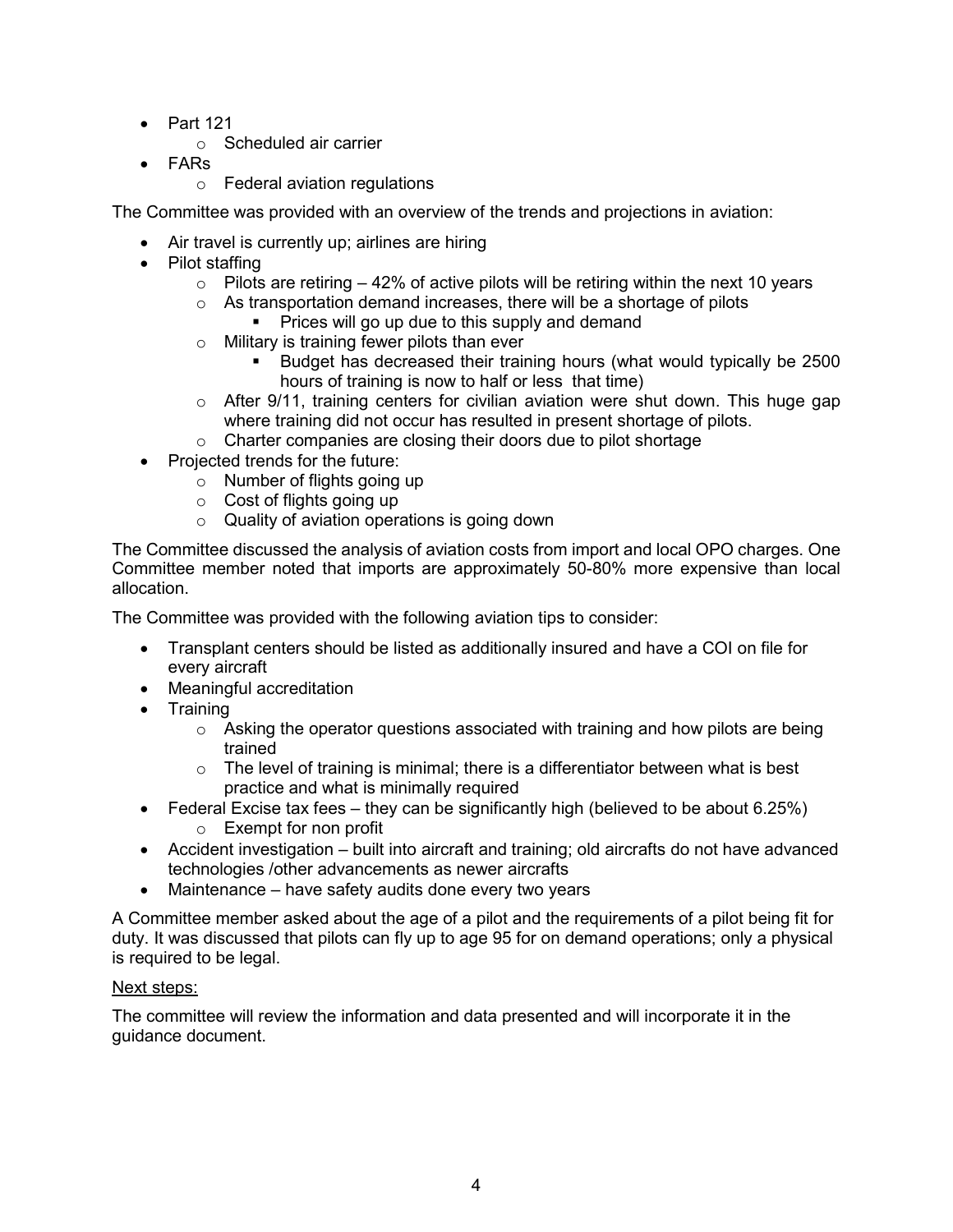## **5. Air Travel Questionnaire**

UNOS research staff facilitated a questionnaire inquiring about aviation trends seen among OPO's. The highlights of the questionnaire were shared with the OSC.

### Data summary:

UNOS research staff provided an overview of the Plane questionnaire results. The questionnaire was a collection of both quantitative and qualitative data; the quantitative data was shared with committee members. The following information collected from the questionnaire were highlighted and discussed:

54 out of 58 OPOs responded to the questionnaire



**Figure 1. Q1: Are there different requirements for flying organs vs. recovery teams?**

About 50% of the responses indicated that they do not have different requirements for flying organs vs. recovery teams.

- When looking at the responses on a regional level, there is variability depending on the area
- In context of broader sharing, it would vary by regions; there is variability in the approaches depending on regions and their allocation processes

| Table 1. Q2: Are you every unable to find? |
|--------------------------------------------|
|                                            |

|                                             | <b>No</b>  | Yes        | <b>No Response</b> |
|---------------------------------------------|------------|------------|--------------------|
| <b>Unable to find pilot for</b><br>surgeon? | 40 (56.3%) | 24 (33.8%) | $7(9.9\%)$         |
| <b>Unable to find pilot for</b><br>organ?   | 47 (66.2%) | 15 (21.1%) | 9(12.7%)           |
| Unable to find plane for<br>surgeon?        | 40 (56.3%) | 25 (35.2%) | 6(8.5%)            |
| <b>Unable to find plane for</b><br>organ?   | 48 (67.6%) | 17 (23.9%) | 6(8.5%)            |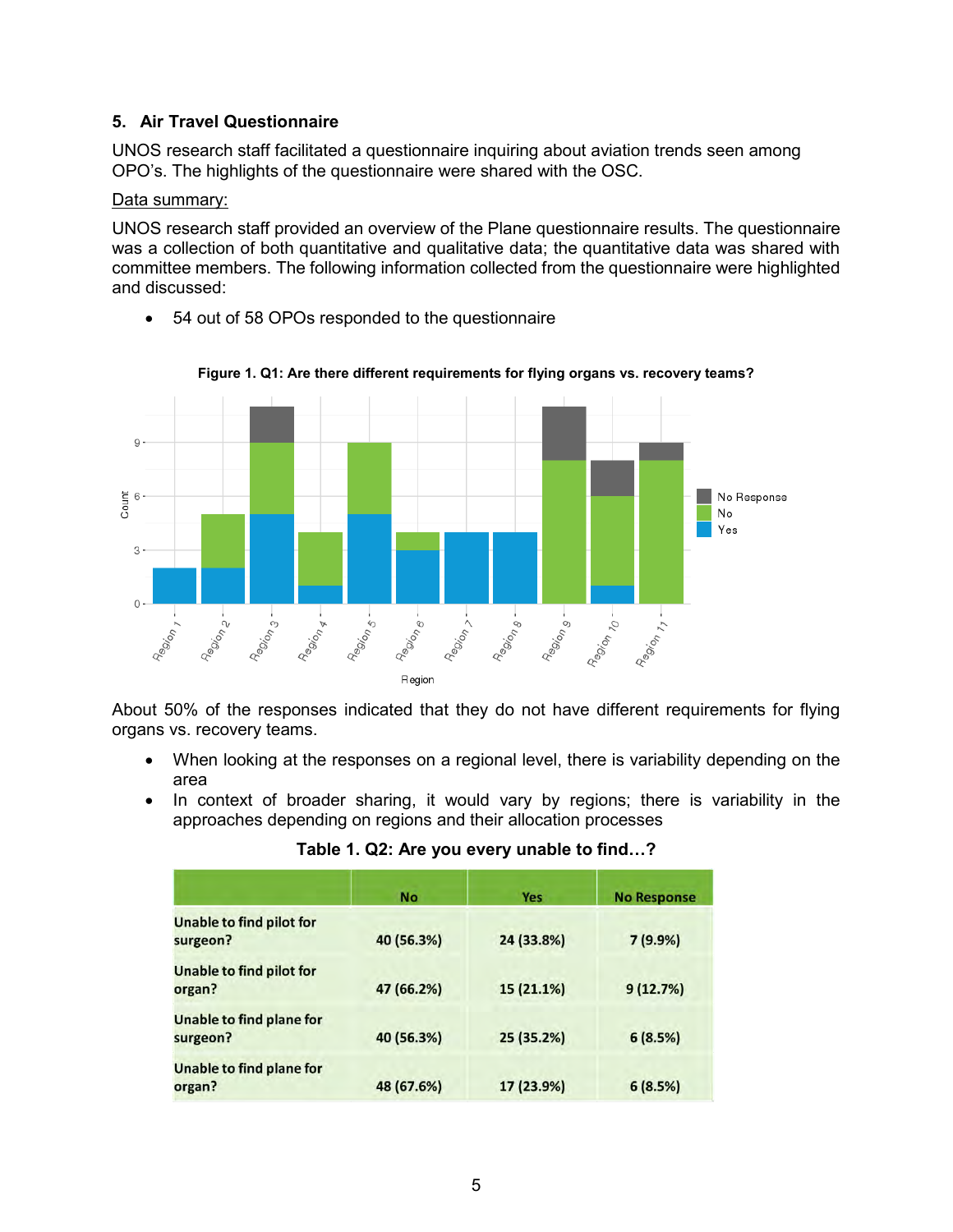The majority of responses stated that there was not much difficulty in finding various factors (pilot for surgeon, pilot for organ, plane for surgeon, plane for organ). There was found to be variability depending on region. A Committee member commented that there is great variability and more difficulty in rural areas. Another Committee member also stated that variability could also be due to how the question was asked and perceived when answering the question.



**Figure 2. Q3: Do restrictions ever influence recovery…? (%)**

The vast majority of responses stated that there were no restrictions due to airport but there were restrictions due to pilot duty hours. When looking at the responses regionally, Region 11 reported airport restrictions (over 50%). A committee member commented that airport restrictions became inaccessible after a certain time.

The proximity of the donor hospital to their airports explains the restrictions that occur in certain regions.



### **Figure 3. Percent of Organs traveled by Air**

6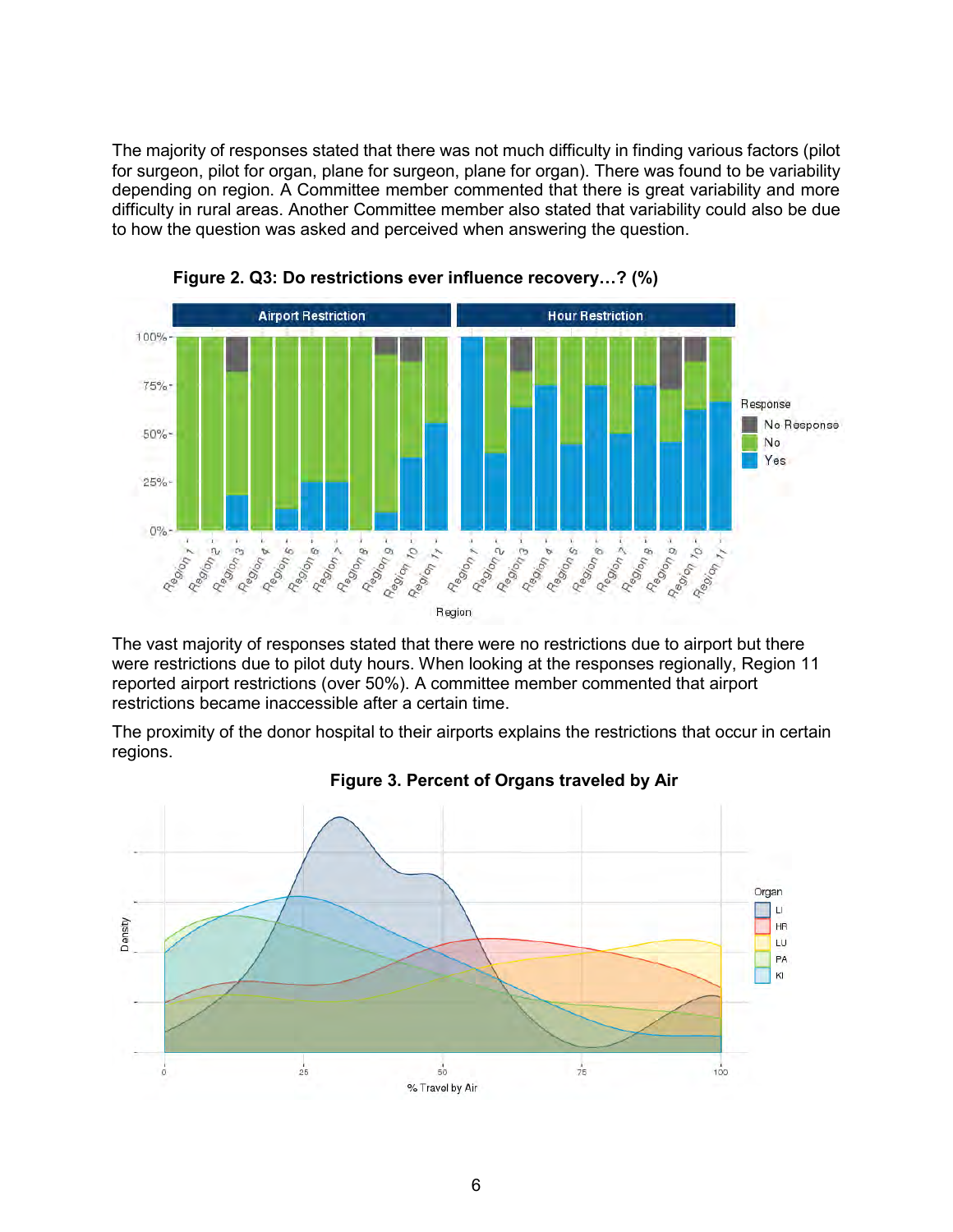Livers are transported more than any other organ.

### Summary of discussion:

Committee members discussed the variability in the data and agreed that the data from the questionnaire was more anecdotal. The answers may be somewhat skewed based on how the questions were asked and who specifically answered the questionnaire (senior administrator vs. transplant coordinator) as well as the region of the OPO. When analyzing the questions by region, there is great variability and OPOs have regionally specific policies and processes.

The Committee Vice Chair commented that the variations correlate with the disparities within the regions where the potential donors are located. In some regions, the donors and donor hospitals are close to the airports where the travel air time is very low; in other regions, the travel time may be increased because the donors come from non-transplant programs.

A Committee member commented on the data has demonstrated that there is a lot of variation, resources already being implemented and some risks that will be present with allocation changes. Committee members agreed that the lack of standardization makes for a better story when looking at the data qualitatively because the wholes can be filled by the stories that have been told during data collection. This questionnaire provides the opportunity to:

- Build a type of survey to yield specific data elements
- Evaluate data collection tool for future data

#### Next steps:

- UNOS Research staff will refine data
- The data collected will be used to provide a report to the Liver Committee

### **6. Effective Practices Guidance Document**

The Committee worked in groups to develop themes that will form the foundation for a guidance document that will go out for public comment.

#### Summary of discussion:

The assigned groups provided a report of their discussions and findings. Their responses are as follows:

### o **Group 1: Air travel Policies and Charter Availability**

- Who handles the flights?
	- Differs for each OPO
	- Decision can change based on organ or transplantation site
- Factors affecting decision air vs ground
	- **Time trumps miles (always)**
- Policy:
	- Common theme: Max number of hours for travel time (when it would switch from ground to air)
- Own/lease own plane? Hire own pilots?
	- Most primarily charter
	- 9 OPO's owned planes (not specifically owned by OPO)
		- $\circ$  0 owned jets
		- o Pilots were contracted
		- o 6 OPOs hired their own pilots
- Availability of charters
	- Use of charter brokers (Brokering for planes)
	- **Benefits OPO's but must be specific**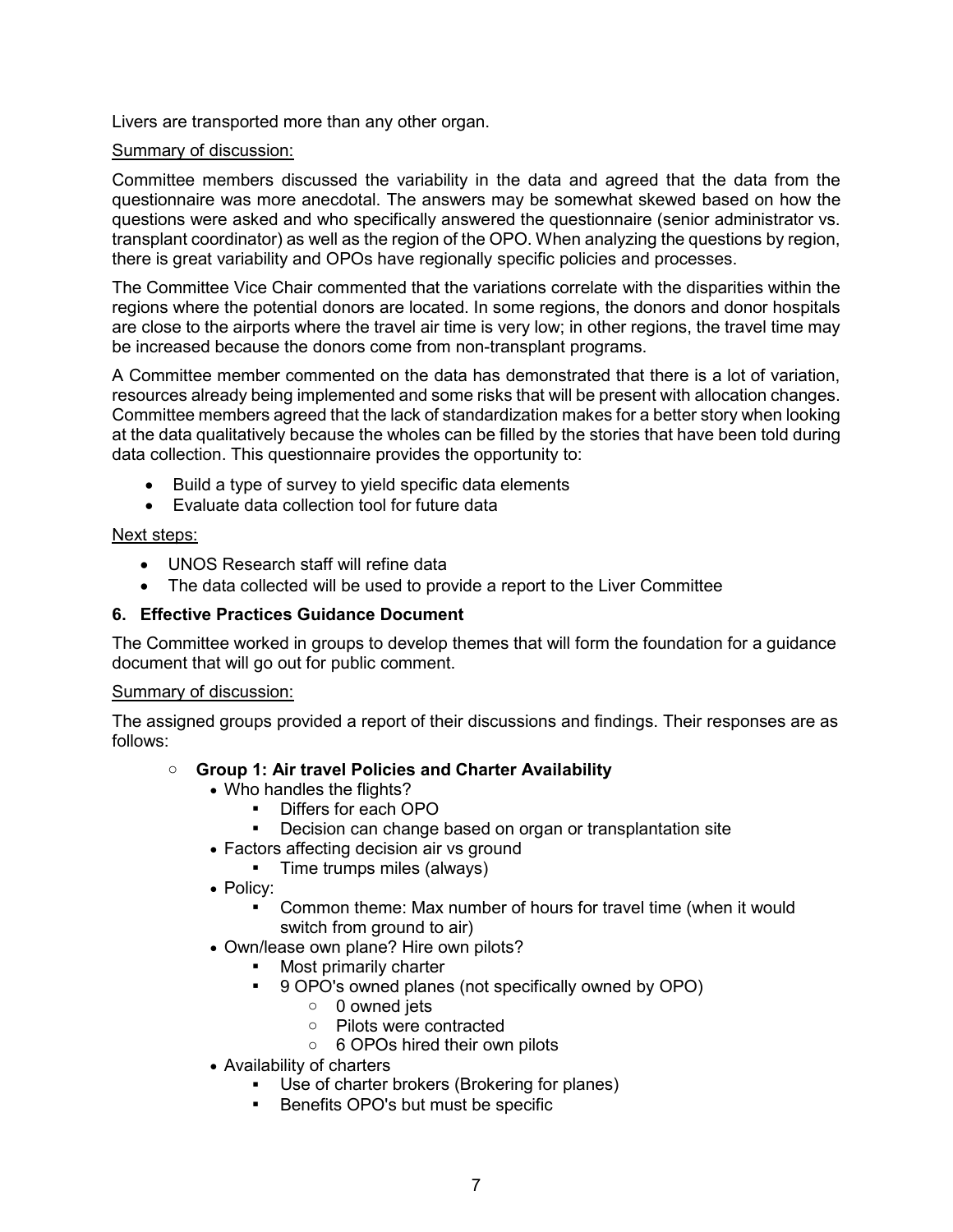- Organs vs. people
	- Staff 2 pilots

#### o **Group 2: Delays**

- Main themes
	- Safety issues from delays
	- Surgeon availability
	- Donor OR times (ramifications) donor instability/loss of organs
	- Recipient impact (Instability of recipient)<br>Donor OR time limitations (ramifications v
	- Donor OR time limitations (ramifications with relationships with other donor hospitals)
	- Donor consent
	- Compliance (expediting allocations)
	- Pilot availability (timeout and unavailability)
	- **Intraoperative declines**
	- Commercial flight availabilities
- **Solutions** 
	- Brokerage (so everyone is aware of availability)
	- Use of Drones
		- $\circ$  Currently there are drones being used to transport (possible to deliver organs in the future?)
	- OPO based surgeons vs. everyone flying in and out
- Comments: Building these tactics into limiting factors

#### o **Group 3: Costs**

- Average \$15-20k
- Owning plane vs. chartered
- OPOs not really knowing the costs (people interviewed possibly did not have data or did not know?)
	- Absorbed by transplant center most times (big center would be able to absorb this better than a small, rural center)
	- Cost report available? reaching out to transplant administrator committee for report (for transport and Medicare %)?
		- o How do you write this up? This is something to think about, not a recommendation as a guidance document is concerned.
		- o There should be a regular review of standard acquisition costs
		- o CMS are they aware of these plans? These costs would affect them (Susan will look into who is the right person to connect with)
		- o Salaries of pilots going up which would affect costs for OPO's
		- o Recovery surgeon locally
		- o X-matching (variability) and virtual x-matching
- Ground transport cheaper
- Helicopters (most OPO's do not use)
- "On Call" fee

#### o **Group 4: Distance & Future Plans**

- Able to increase access?
	- **•** Overall concern for charter availability
	- Concerns: talking to correct people or people assuming not a real issue
	- Should OPO and transplant program come up with an accreditation component to address safety issue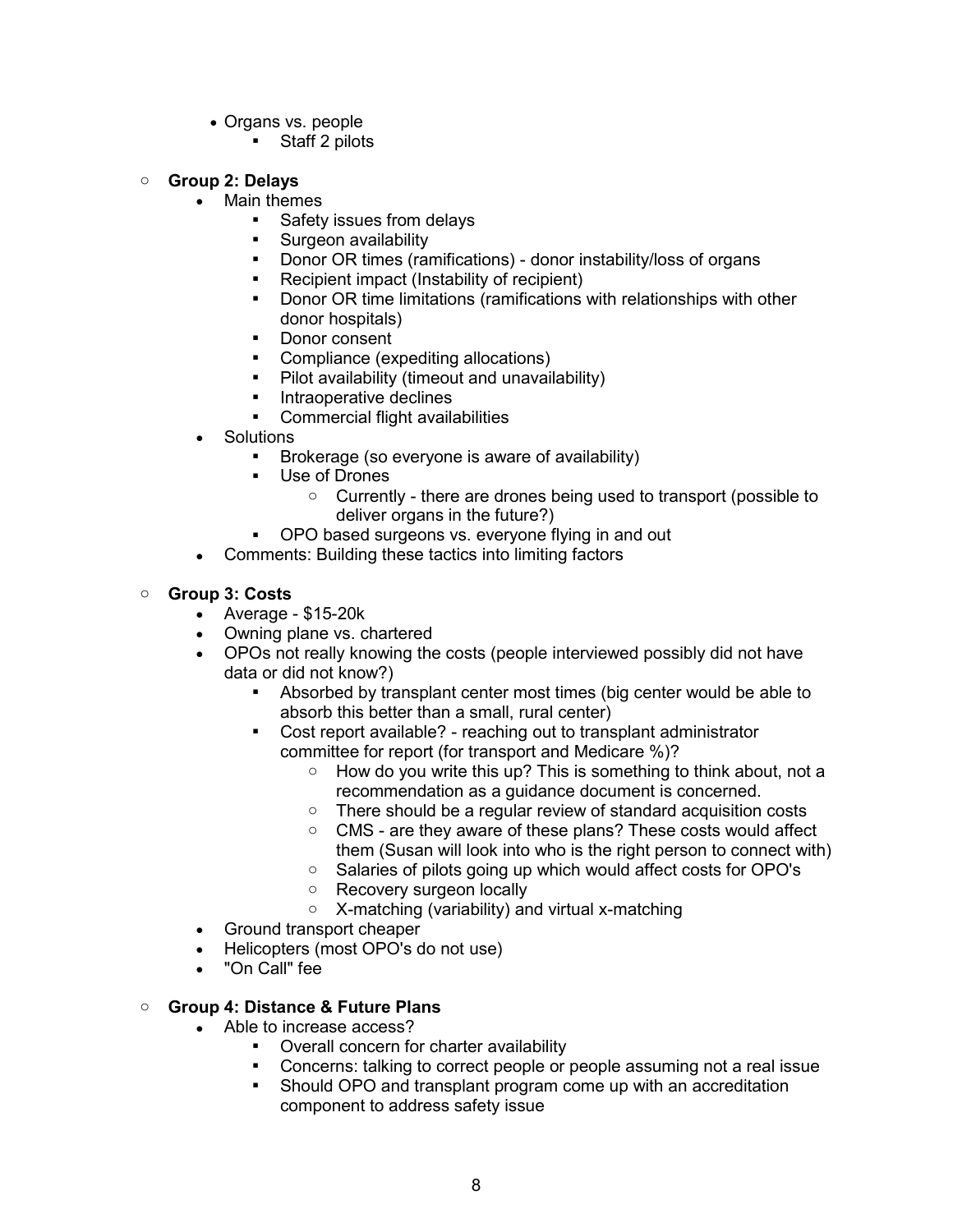- Lung change experience?
	- Cost of OR is per minute
	- Impacts relationships with donor hospitals
	- OR time delays and impact on families (if there are delays, there can be a risk of losing donor families)
- Broader Sharing challenges
	- More complicated: allocation, coordination, OPO resources being increased
	- Potential donor loss
	- Adding more pilots and planes
	- **Evaluating staffing models**

### o **Group 5: Relationships/Streamlining Communication**

- Refusal codes: meaningless and do not lend themselves to current system utilizing those codes; does not reflect credibility
- Build into template an introduction section
- Focus on staff: utilization of staff and the impact of that
	- Utilization of surgeons from transplant centers and those going into retirement
- Recovery surgeon malpractice programs if they are working for another hospital, are they covered?
	- Reporting damage
- Payment practices
	- Consistent payment practices and models for reimbursement
- Transporting fewer staff
	- OPOs working together to provide services for each other
- Lack of availability of data
- **Metrics** 
	- Mortality rates and discard rates
- Comments:
	- Variations of payments
		- Some go to surgeons, some is absorbed to transplant center
		- $\circ$  No consideration for what the surgeon might be doing
		- o Must incentivize surgeons to have it done locally

### o **Group 6: Organ Allocation Procedures**

- How to allocate to back up patients
	- Target list: patients at each transplant facilities that would be "easy" to transplant
		- HLA lab Is central and can be managed centrally
		- o Aggressively respond to backup placements
	- Setting OR time
		- o Lot of power setting OR time (can have huge impacts)
			- o Remind people of guiding principles of OR Time setting
	- Specimen sharing and cross matching (virtual)
		- o Virtual cross matching
			- o No consistency around to do this
			- Some level you will need to have the capability to do this
			- o HLA lab perspective tied to your own local transplant
			- center (CMS dictates these agreements)
		- o Specimen sharing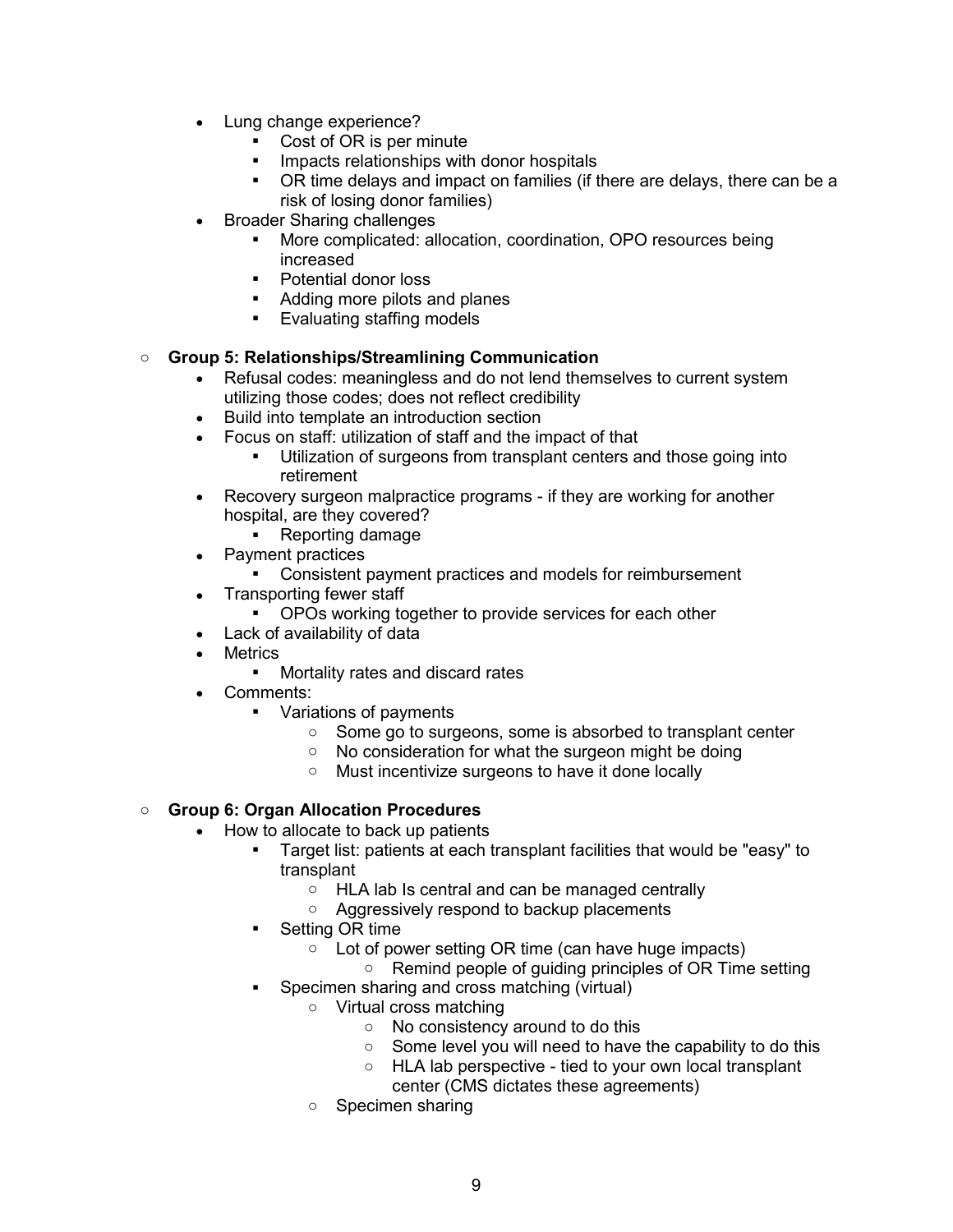- o Limited amount of specimens
	- o Labs can say they don't have the resources that are needed which should prompt them to build those systems to support these factors
	- o Encourage more liberal use of cross matching
		- o Antigens and FMI
		- o Inconsistent standards across the country on what is considered positive
		- o Add in a layer of consistency to build a level of confidence in testing
	- o Transplant labs share specimens that cross match upfront which is a good idea to foster

### Next steps:

- All notes will be consolidated into an executive summary.
- Each committee member will write three sentences that correspond with their assigned sections.
- Drafted sections will be sent to the Committee Vice Chair by November  $6<sup>th</sup>$
- **•** Deadline for guidance document to make spring public comment: December  $14<sup>th</sup>$
- Public Comment for quidance document: January 22 March 22, 2019
- After public comment, the committee will review the public comments, revise the guidance document as needed, and will present to the board in June.

# **7. Patient Safety Data**

UNOS staff provided an overview of the updated patient safety report. The data discussed was from January – June 2018.

### Summary of discussion:

The patient safety report is updated twice a year. Highlights of the report include the following:

- o Self-Reported Patient Safety Events, 2018
	- o 121 reported patient safety events
	- $\circ$  53 (43.8%) were self-reported safety events
- o Patient Safety Cases by Event Type:
	- o The top four cases reported were:
		- **Transplant Procedure/Process (18%)**
		- **Living Donor Event (18%)**
		- Communication (12.4%)
		- $\blacksquare$  Testing (9.1%)

### **Table 2. Living Donor Events**

| <b>Events</b>     |    | $\%$   |
|-------------------|----|--------|
| Aborted procedure | 13 | 72.2%  |
| Death             | 3  | 16.7%  |
| Redirection       | 1  | 5.6%   |
| Other             |    | 5.6%   |
| Total             | 18 | 100.0% |

Out of 18 total responses, 13 (72.2%) reported aborted procedure as their primary event.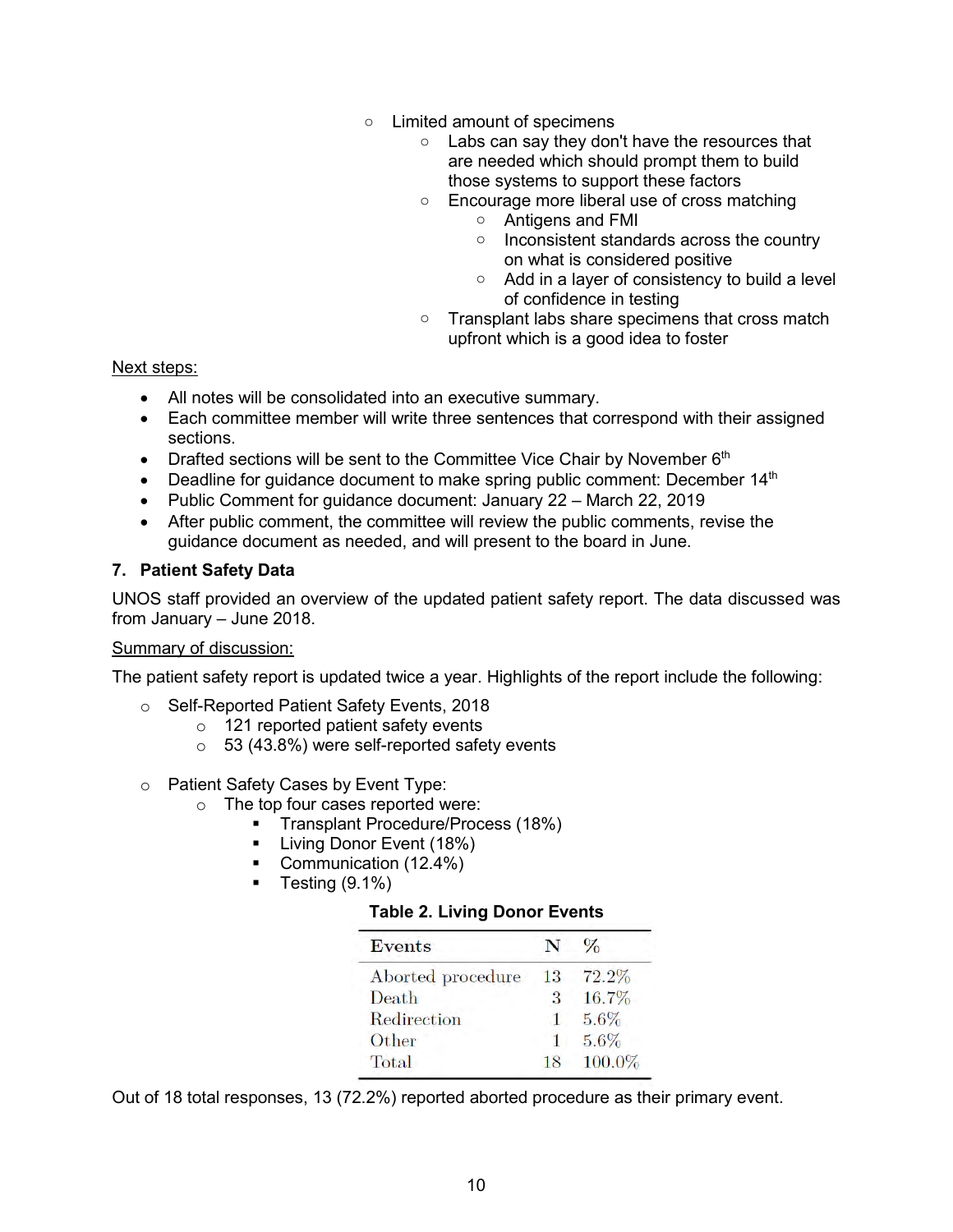|  |  | Table 3. Transplant Procedure/Process Related Events |  |
|--|--|------------------------------------------------------|--|
|--|--|------------------------------------------------------|--|

| <b>Events</b>                                     |          | $\frac{6}{2}$ |
|---------------------------------------------------|----------|---------------|
| Other                                             | 14.      | 73.7%         |
| Sterile Field breach                              | $\Omega$ | 10.5%         |
| Donor/recipient compatibility check not performed |          | 5.3%          |
| Vessels used in a non-transplant patient          |          | 5.3%          |
| Equipment malfunction                             |          | 5.3%          |
| Total                                             | 19       | 100.0%        |

Of the 19 events that were sub-categorized as other, 13 were related to storage of prohibited vessels.

# **Table 4. Communication Events**

| <b>Events</b>                                                      |    | $\%$    |
|--------------------------------------------------------------------|----|---------|
| Change in test results not reported                                |    | 26.7%   |
| Inaccurate/insufficient donor or (organ/extra vessels) information | 3  | 20.0%   |
| Increased risk status of donor                                     | 3  | 20.0%   |
| Other                                                              | 3  | 20.0%   |
| Missing documentation                                              |    | $6.7\%$ |
| Misinterpretation of test results                                  |    | $6.7\%$ |
| Total                                                              | 15 | 100.0%  |

This table shows the reported events related to communication. Out of 15 reported events, the primary event reported at n=4 (26.7%) was change in test results not being reported. The secondary events reported, each with n=3 (20.0%) were inaccurate/insufficient donor or (organ/extra vessels) information, increased risk status of donor, and other.

### **Table 5. Testing events**

| <b>Events</b>                                             |                             |   |         |
|-----------------------------------------------------------|-----------------------------|---|---------|
| ABO-Other                                                 |                             |   | 36.4%   |
| HLA- Inaccurate results reported                          |                             | 2 | 18.2%   |
| Infectious Disease- Hemodilution error or discrepancy     |                             |   | 18.2%   |
| ABO- error or discrepancy                                 |                             |   | $9.1\%$ |
| Other Issue (Not Related to ABO, HLA, Infectious Disease) |                             |   | $9.1\%$ |
| ABO- subtyping error or discrepancy                       |                             |   | $9.1\%$ |
| Total                                                     | <b>Communication Events</b> |   | 100.0%  |

Of the 11 testing related events, ABO (Other) events were the most common at n=4. Of these, 3 were recipients who were re-listed in Waitlist with a different ABO than a prior listing.

A Committee member asked if the results were on the instances where the person was re-listed were corrected on the second submission (second person verified patient information and realized it was different from what was initially entered). UNOS staff stated that these occurrences are in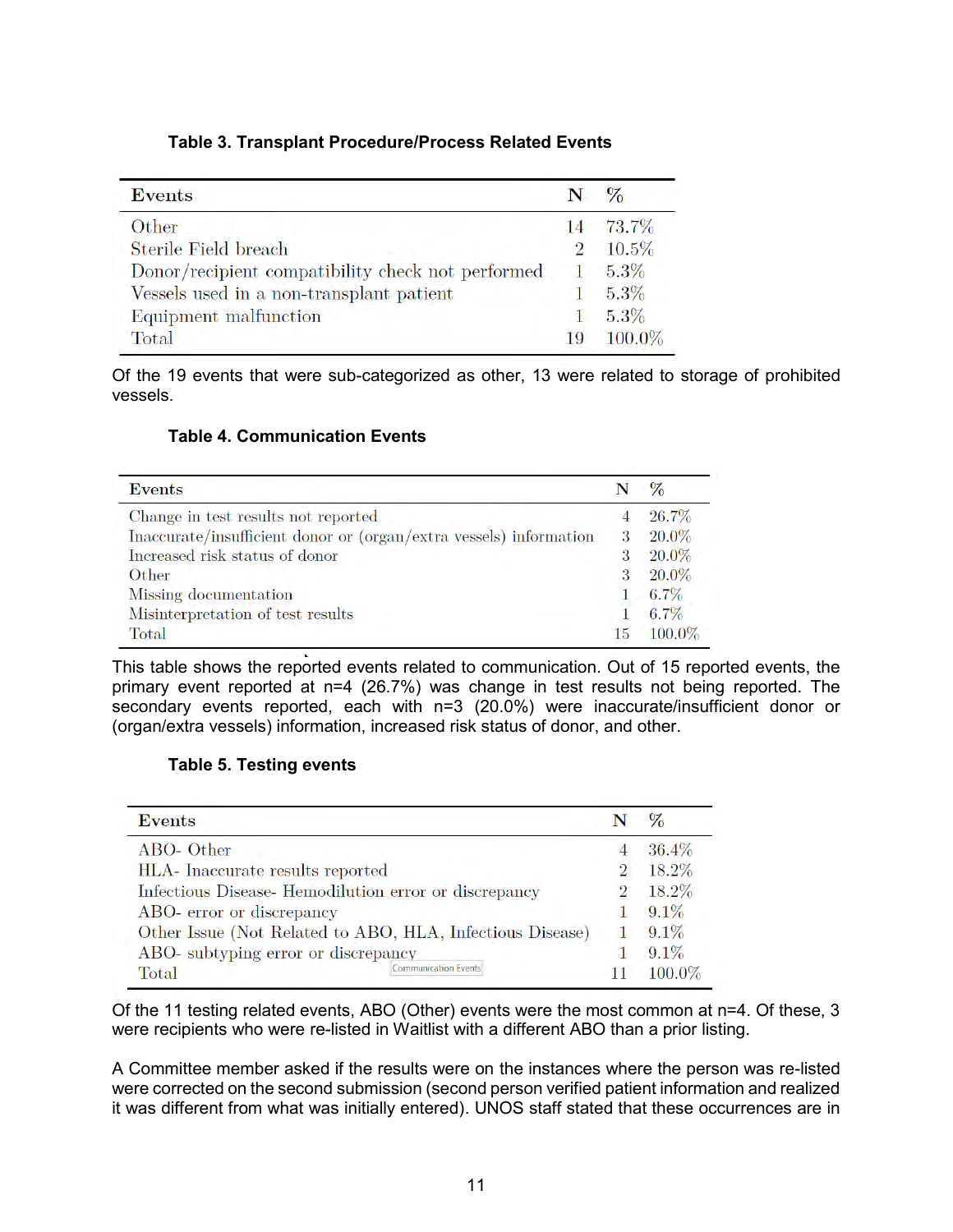relation to cases where someone was transplanted 15-20 years ago with an ABO and now are re-listed with a different ABO. Another committee member inquired about how many of the results reflect pediatric who were then listed as adults. UNOS staff noted that it is believed that not many reports meet this scenario.

# o **Discard of Organ**

- o Primary events include:
	- Communication
	- Recovery Procedure/Process
	- **Transportation**

# o **Delay of Organ**

 $\circ$  Transportation rated the highest for the primary reason for delay

A Committee member commented that this report represented a very small subset of cases. The Committee acknowledged that there is probably under reporting because it is voluntary. Since there is no mandatory reporting of adverse events, it poses the question of whether transplant programs should have their own systems in place, regardless of whether they report to UNOS or not. A Committee member stated that they perform internal case reviews at her center and such systems are in place for adverse events as required by the Centers of Medicare and Medicaid Services (CMS) regulations. It is believed that while self-reporting is encouraged, the challenge is to avoid being too punitive in order to yield a richer data source.

The Committee Chair inquired about an update regarding vessels and the prohibition of storage of Hepatitis C positive vessels. He noted that with the increase of Hepatitis C liver transplants there might be a need for Hepatitis C vessels. UNOS staff stated this topic can be added to a future conference call agenda and identified as a project idea.

### Next steps:

A Committee member recommended comparing trends over the years for the next patient safety report update. Another Committee member made a suggestion to add site survey data to the patient safety report.

### **8. Other Significant Items**

UNOS staff shared various updates with committee members. Updates included:

### **TransNet Update**

- o Android data loss (fixed)
	- Activity became intermittent on the OPO side resulting in data loss. This problem has since been resolved.
	- New feature set is being worked on: Living donor functionality
		- There is a trend being observed where OPOs are packaging and labeling more of living donor organs
		- In mobile application (Nov. 7), living donor organs will be able to be labeled and packaged with the app
		- Extra validation (for living donor cases) is required to ensure correct laterality verification
		- New miscellaneous package labeling (free text)
- o New supported technology
	- Support for Apple and Android updates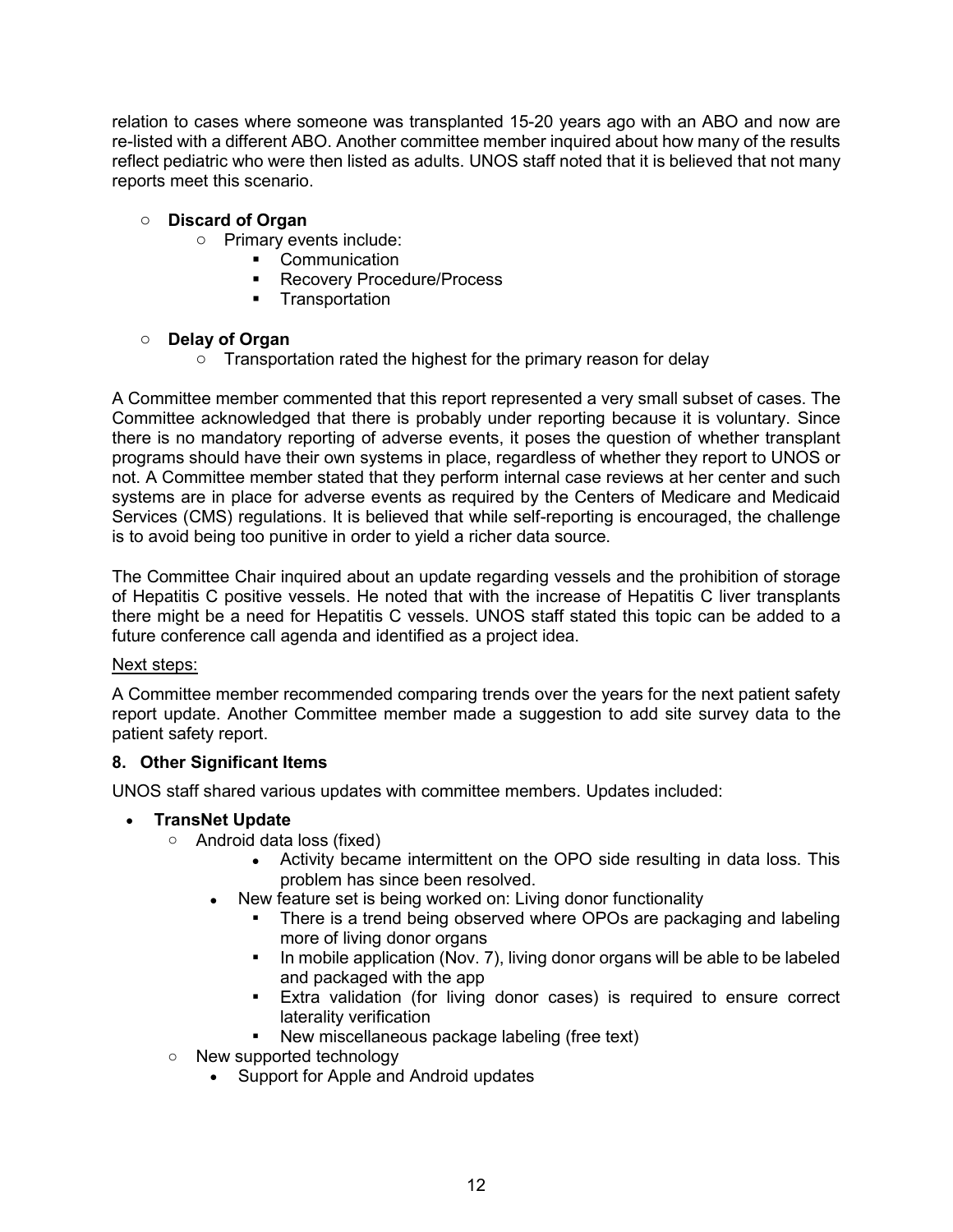New printers with better hardware to improve connectivity within the operating room

The Committee Vice Chair asked if there was any progress being made to allow TransNetsm more accessible on iPhones (rather than iPads). UNOS staff responded that there is progress being made but were unable to estimate when it will be available for iPhones. They also noted that it would be a 4-5 month effort with complete redesign of the app.

Another Committee member commented on the living donor labeling on TransNet and wanted to know if this also allows the capability to check in these organs with the same barcode scanning as with deceased donor organs. UNOS staff clarified that this should work in TransNet; the manual enter donor ID would still work. UNOS staff agreed to make this information is correct. A Committee member commented that the only difference with using TransNet entirely for living donor organs is the verification requirements. UNOS staff replied that this is accurate and is an issue that remains a challenge. The pre-organ arrival verification presents a gap and there is work being done on including this in programming to enable this feature in TransNet.

Another Committee member questioned how the living donor functionality would impact the OPO's security in order for transplant centers to pull out that functionality in TIEDI<sup>1</sup>. Additionally, will there be help documentation for the OPOs so they will be able to work with their transplant centers to set this up. UNOS staff responded that as long as the transplant center is with the OPO's DSA, they can pull information manually into TransNet at any time.

### **Extra vessels projec**t

- o Internal project meeting is underway
	- Mobile side programming should begin in the next couple of weeks
- $\circ$  Website may not kick off until January (there is a halt in this project with the web team due to obligations with liver committee)
- $\circ$  Plan to deliver this all by June 1, 2019
- o Features and functionalities
	- New deceased and living donor vessels label
	- Labels have been approved to the printer
- o Production Q2 2019
	- There will be a lot of communication and education up until a month before going live

A committee member recommended that an update on the extra vessels project be provided to the OPO Executive Directors during their meeting in January 2019.

### **Post- Recover Test Results Timeline**

The Committee Vice Chair discussed the background information about this project. Six years ago, UNOS and many committees did a failure mode analysis on post-recovery results process. They found several failure modes in that process that could lead to transplant programs not receiving results that could allow them to effectively treat their patients. The

 $\overline{a}$ 

<sup>&</sup>lt;sup>1</sup> Transplant Information Electronic Data Interchange